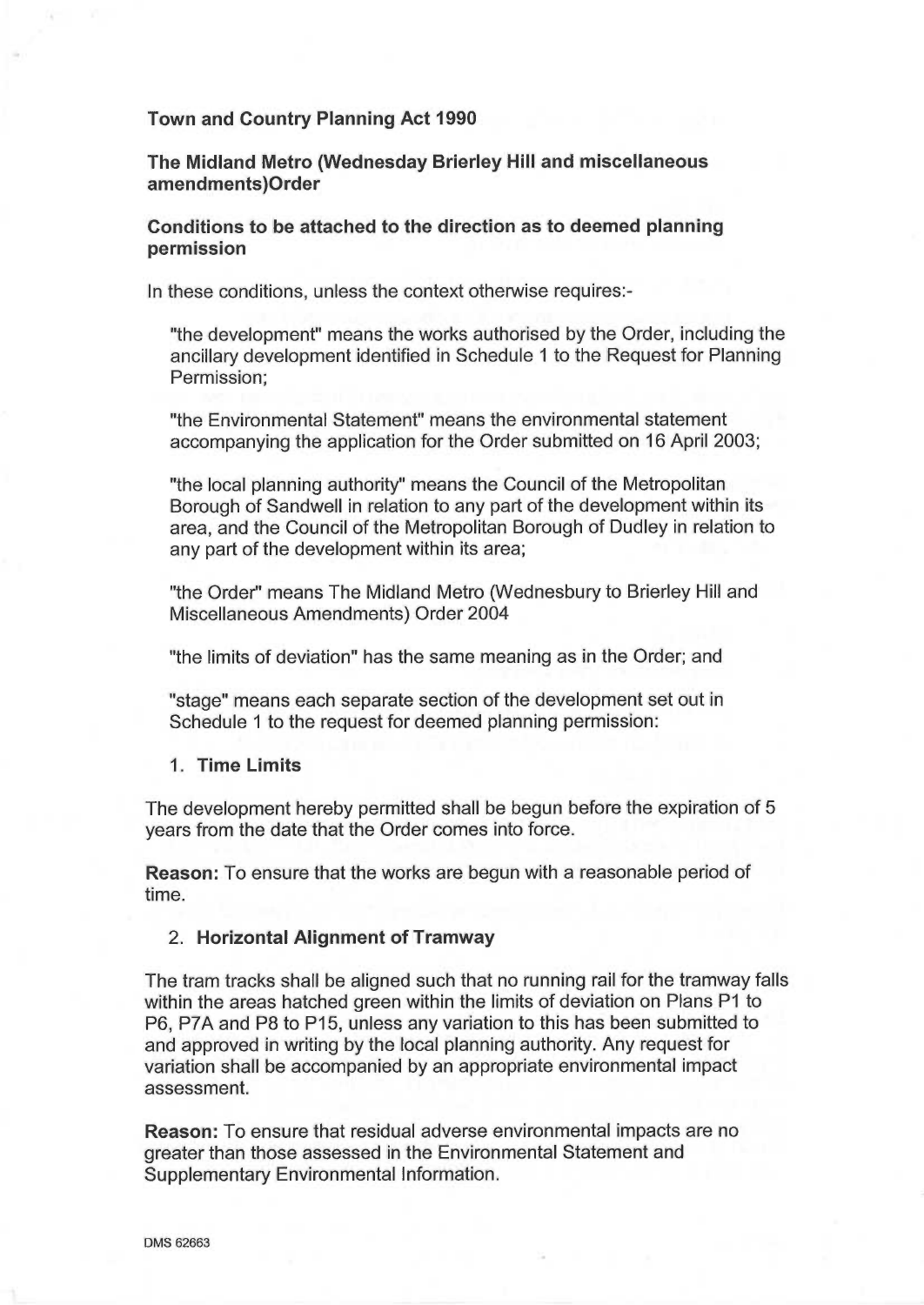# 3. Design and External Appearance

Works of construction shall not begin in respect of any:

- tram stop;
- permanent boundary treatment;
- poles and brackets required to support the overhead line system;
- electricity substation and ancillary electrical equipment; and
- bridge or viaduct

until details of the design and external appearance of that element have been submitted to and approved in writing by the local planning authority. The development shall be carried out in accordance with the approved details.

Reason: To ensure that proper control is exercised over detailed design of the development

## 4. Materials

Details of materials to be used in any external surface of any:

- tram stop;
- permanent boundary treatment;
- poles and brackets used to support the overhead line system;
- electricity substation and ancillary electrical equipment; and
- bridge or viaduct

shall be submitted to and approved in writing by the local planning authority before that element of the development is commenced. The materials used shall be in accordance with the approved details.

Reason: To ensure satisfactory external appearance in the interests of visual amenity

# 5. Landscaping

Details of all proposed landscaping and the proposed times for the implementation of planting shall be submitted to and approved in writing by the local planning authority before the stage of the development to which the landscaping in question relates is commenced. All landscaping shall be carried out in accordance with those details and at those times. If, within <sup>a</sup> period of two years from the date of the planting, that planting, or any replacement planting, is removed, uprooted or dies, another plant of the same species and size as that originally planted shall be planted at the same place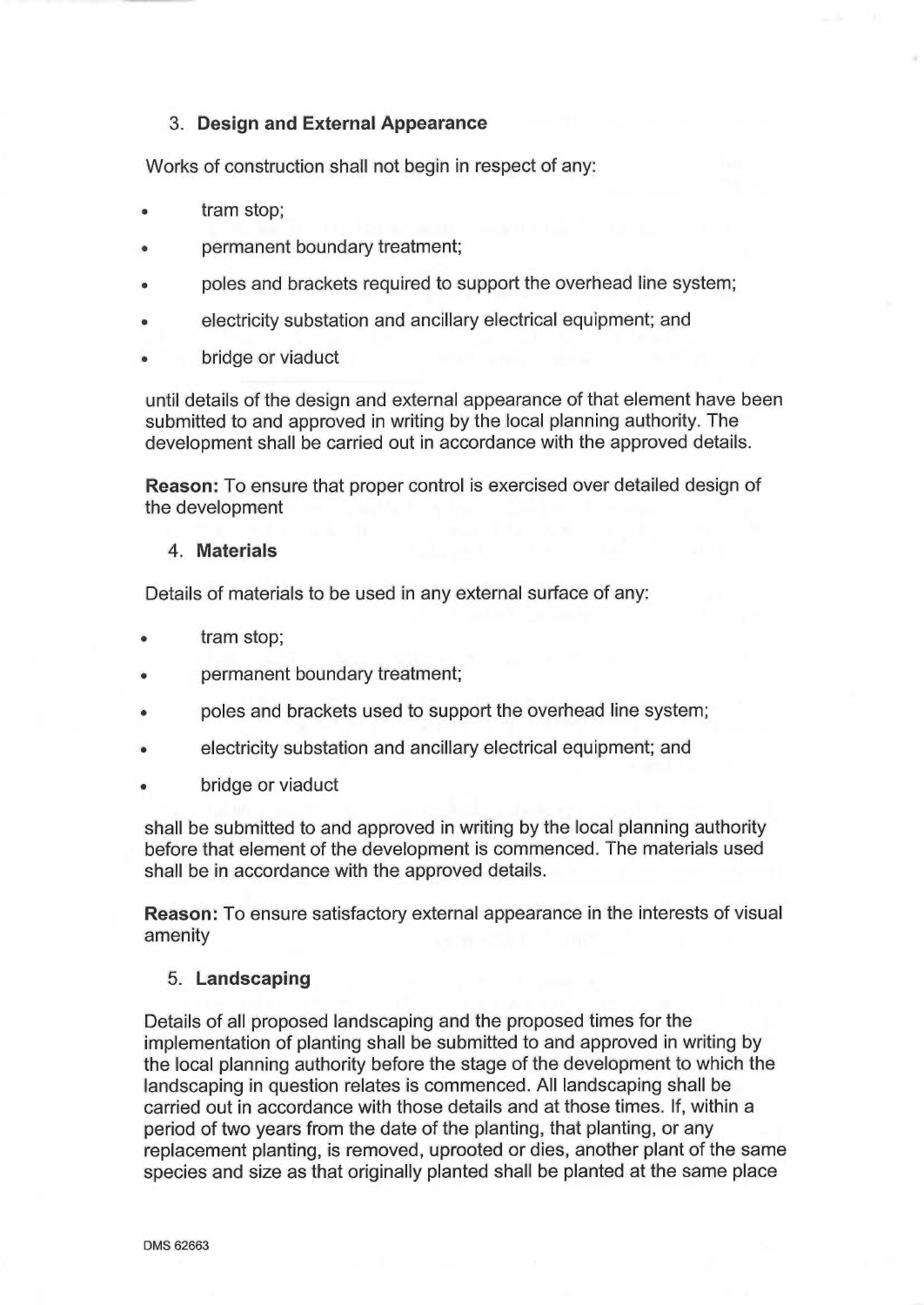in the next available planting season, unless the local planning authority gives its written consent to any variation.

Reason: To ensure appropriate landscaping of the development

## 6. Archaeology

Development shall not begin until a scheme of archaeological investigation has been submitted to and approved in writing by the local planning authority. All archaeological work shall be undertaken in accordance with the agreed scheme of investigation.

Reason: To ensure adequate protection and recording of archaeological remains.

# 7. Code of Construction Practice

Development shall not begin until Part 1 of the Code of Construction Practice has been submitted to and approved in writing by the local planning authority. Before any stage of the works begins, Part 2 of the Code of Construction Practice with respect to that stage shall be submitted to and approved in writing by the local planning authority. The development shall be carried out in accordance with Part 1 of the Code of Construction Practice, together with the relevant provisions of Part 2 of that Code.

Reason: To ensure adequate environmental protection during construction.

#### 8. Contaminated Land

No stage of the development shall begin until a scheme to deal with any contamination of the land on which that stage will take place has been submitted to and approved in writing by the local planning authority. The scheme shall include an investigation and assessment to identify the extent of contamination and measures to be taken to avoid risk to the public and the environment when the works are carried out. No stage of the development shall begin until the measures approved in the scheme with respect to that stage have been fully implemented.

Reason: To ensure that any necessary site investigation and remediation works are undertaken in relation to contaminated land.

## 9. Highway Access

Details of the siting, design and layout within the limits of deviation of any new permanent means of access to a highway to be used by vehicular traffic, or of any permanent alteration of an existing means of access to a highway used by vehicular traffic, shall be submitted to and approved in writing by the local planning authority before the relevant stage of the development begins. The development shall be carried out in accordance with the approved details.